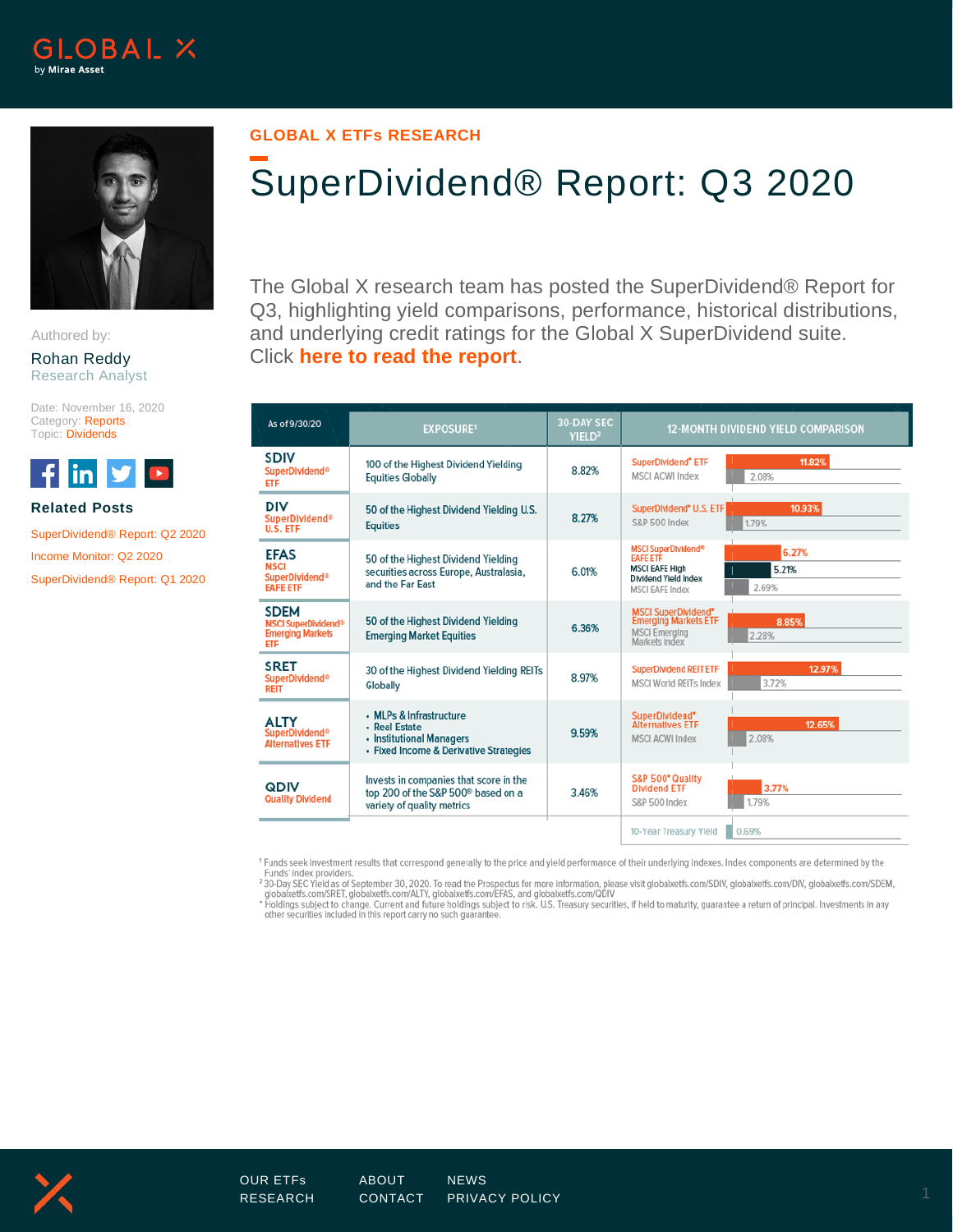|                                                                                                    | <b>Fund Information</b> |                    |                                                          | <b>Yields</b>                             |                                         |                                  |
|----------------------------------------------------------------------------------------------------|-------------------------|--------------------|----------------------------------------------------------|-------------------------------------------|-----------------------------------------|----------------------------------|
| As of 9/30/20                                                                                      | <b>Ticker</b>           | <b>AUM</b>         | <b>Expense Ratio</b>                                     | <b>Distribution</b><br>Yield <sup>1</sup> | 12-Month<br>Dividend Yield <sup>2</sup> | 30-Day<br>SEC Yield <sup>3</sup> |
| SuperDividend® ETF<br>Inception Date 06/08/2011                                                    | <b>SDIV</b>             | \$627 m            | 0.59%                                                    | 9.09%                                     | 11,82%                                  | 8.82%                            |
| SuperDividend® U.S. ETF<br>Inception Date 03/11/2013                                               | DIV                     | \$405 m            | 0.46%                                                    | 8.30%                                     | 10.93%                                  | 8.27%                            |
| <b>MSCI SuperDividend® EAFE ETF</b><br>Inception Date 11/14/2016                                   | <b>EFAS</b>             | \$7.8 m            | 0.56%                                                    | 4.84%                                     | 6.27%                                   | 6.01%                            |
| <b>MSCI SuperDividend®</b><br><b>Emerging Markets ETF<sup>4</sup></b><br>Inception Date 03/16/2015 | <b>SDEM</b>             | \$19.9 m           | 0.66%                                                    | 6.82%                                     | 8.85%                                   | 6.36%                            |
| SuperDividend® REIT ETF<br>Inception Date 03/16/2015                                               | <b>SRET</b>             | \$323 m            | 0.59%                                                    | 8.91%                                     | 12.97%                                  | 8.97%                            |
| <b>SuperDividend®</b><br><b>Alternatives ETF</b><br>Inception Date 07/13/2015                      | <b>ALTY</b>             | \$17.9 m           | 2.95% (0.75%<br>Management Fee &<br>2.20% acquired fees) | 10.24%                                    | 12.65%                                  | 9.59%                            |
| S&P 500 <sup>®</sup> Quality Dividend ETF<br>Inception Date 07/13/2018                             | QDIV                    | \$5.5 <sub>m</sub> | 0.20%                                                    | 3.52%                                     | 3.77%                                   | 3.46%                            |

The performance data quoted represents past performance. Past performance does not guarantee future results. The investment return and principal value of an investment will fluctuate so that an investor's shares, when sold or redeemed, may be worth more or less than their original cost and current performance may be<br>lower or higher than the performance quoted. For performance

<sup>1</sup> Distribution Yield: The annual yield an investor would receive if the most recent fund distribution remained the same going forward. The yield represents a single distribution from the fund and does not represent total return of the fund. The distribution yield is calculated by annualizing the most recent distribution and dividing by the NAV.<br><sup>2</sup> 12-Month Dividend Yield: The yield an investor wo

calculated by summing any income distributions over the past twelve months and dividing by the NAV.<br>30 Day SEC Yield: A standard yield calculation developed by the Securities and Exchange Commission that allows for fairer

Interest earned during the period after deducting the fund's expenses for the period.

The Fund's name, investment objective, and investment strategy changed effective. November 16, 2016. The Fund inception date reflects the original inception date of the Fund<br>when it was the Global X SuperDividend Emerging

5 The Hybrid SuperDividend Index consists of the INDXX SuperDividend Emerging Markets Index from the Inception of the Fund through November 15, 2016, and the MSCI Emerging Markets Top 50 Dividend Index going forward.

SEI Investments Distribution Co. (1 Freedom Valley Drive, Oaks, PA, 19456) is the distributor for the Global X Funds.

Check the background of SIDCO and Global X's Registered Representatives on FINRA's [BrokerCheck](http://brokercheck.finra.org/)

#### *For performance data current to the most recent month- or quarter-end, please visit [SDIV,](https://www.globalxfunds.com/funds/sdiv/) [DIV,](https://www.globalxfunds.com/funds/div/) [EFAS,](https://www.globalxfunds.com/funds/efas/) [SDEM,](https://www.globalxfunds.com/funds/sdem/) [SRET,](https://www.globalxfunds.com/funds/sret/) [ALTY,](https://www.globalxfunds.com/funds/alty/) [QDIV.](https://www.globalxfunds.com/funds/qdiv/)*

Investing involves risk, including the possible loss of principal. International investments may involve risk of capital loss from unfavorable fluctuation in currency values, from differences in generally accepted accounting principles or from economic or political instability in other nations. Emerging markets involve heightened risks related to the same factors as well as increased volatility and lower trading volume. Narrowly focused investments typically exhibit higher volatility.

Diversification may not protect against market loss.

High yielding stocks are often speculative, high risk investments. These companies can be paying out more than they can support and may reduce their dividends or stop paying dividends at any time, which could have a material adverse effect on the stock price of these companies and the Fund's performance. There is no guarantee that dividends will be paid.